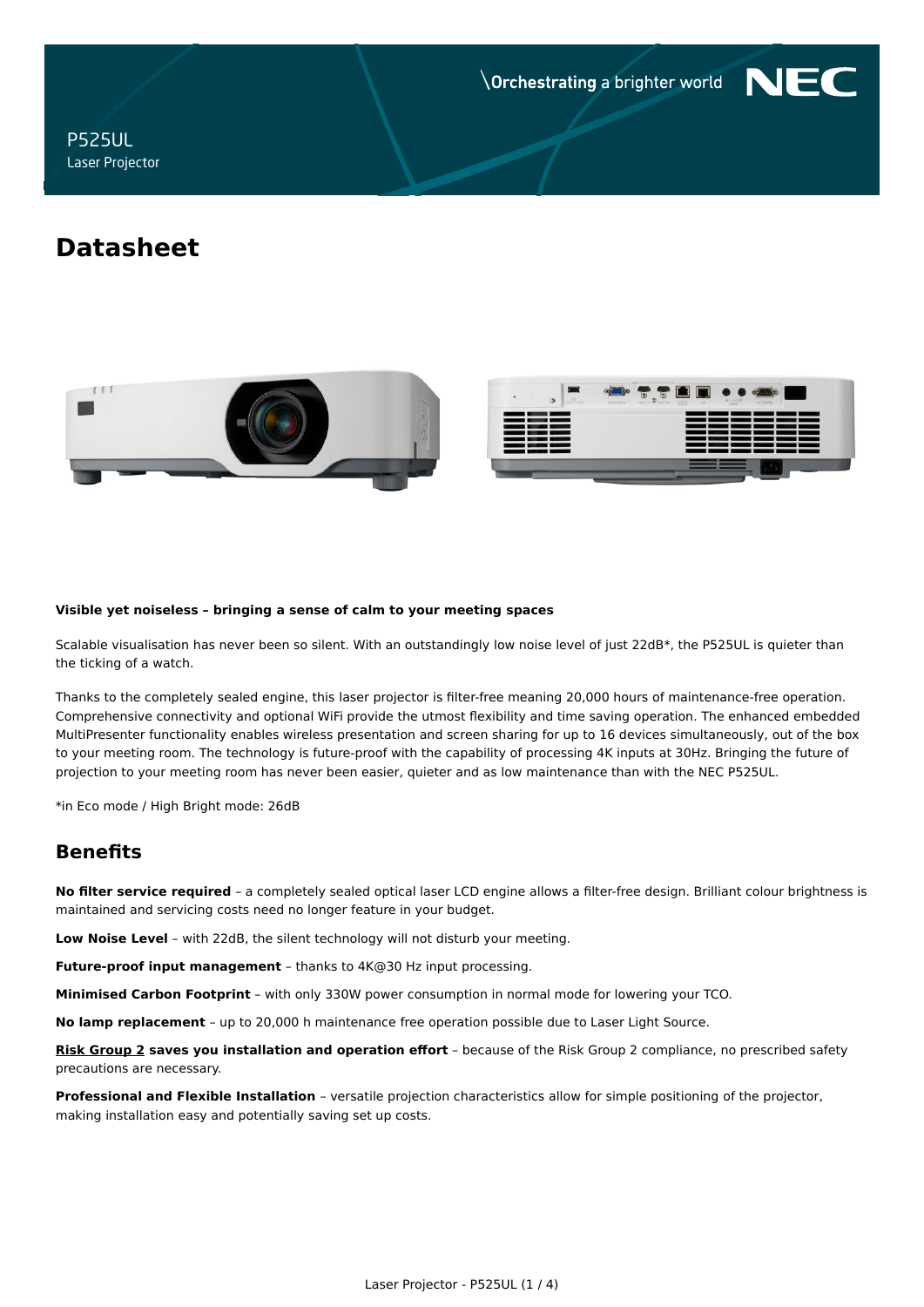### **Product Information**

| Product Name  | <b>P525UL</b>   |
|---------------|-----------------|
| Product Group | Laser Projector |
| Order Code    | 60004708        |

### **Image**

| Projection Technology                   | <b>3LCD Technology</b>                   |                                                          |                                                      |
|-----------------------------------------|------------------------------------------|----------------------------------------------------------|------------------------------------------------------|
| Native Resolution                       | 1920 x 1200<br>(WUXGA)                   |                                                          |                                                      |
| <b>Aspect Ratio</b>                     | 16:10                                    |                                                          |                                                      |
| Contrast Ratio 1                        | 520000:1                                 |                                                          |                                                      |
| Brightness <sup>1</sup>                 |                                          | 5000 Normal / 3000 Eco ANSI Lumen; 5200 Centre Lumen     |                                                      |
| Lamp                                    | Laser Light Source                       |                                                          |                                                      |
| Lamp Life [hrs]                         | 20000                                    |                                                          |                                                      |
| Lens shift                              | $H: \pm 29, V: +60, -0$                  |                                                          |                                                      |
| Keystone correction                     |                                          | $+/-$ 30° manual horizontal / $+/-$ 30° manual vertical  |                                                      |
| Projection Factor                       | $1.23 - 2:1$                             |                                                          |                                                      |
| Screen Size (diagonal) [cm] /<br>[inch] | Maximum: 762 / 300"; Minimum: 76.2 / 30" |                                                          |                                                      |
| Zoom                                    | Manual; x1.6                             |                                                          |                                                      |
| Focus Adjustment                        | Manual                                   |                                                          |                                                      |
| <b>Supported Resolutions</b>            | 3840x2160 @ 30hz<br>digital;             | 3840 x 2160<br>(Maximum resolution<br>of digital input); | 1920x1200<br>(Maximum resolution<br>of analog input) |

## **Connectivity**

| RGB (analog)  | Input: $1 \times$ Mini D-sub 15 pin                                                                                                    |
|---------------|----------------------------------------------------------------------------------------------------------------------------------------|
| Digital       | Input: 1 x HDBaseT; 2 x HDMI™ supporting HDCP                                                                                          |
| Audio         | Input: $1 \times 3.5$ mm Stereo Mini Jack for Computer analog; $2 \times$ HDMI audio<br>Output: 1 x 3.5 mm Stereo Mini Jack (variable) |
| Control       | Input: $1 \times D$ -Sub 9 pin (RS-232) (male)                                                                                         |
| LAN           | 1 x RJ45; Optional WLAN                                                                                                                |
| <b>USB</b>    | 1 x Type B (for Service); 1x Type A (USB 2.0 high speed) with 2.0A Power Supply                                                        |
| Video Signals | NTSC 3.58; NTSC 4.43; PAL; PAL-M; PAL-N; PAL60; SECAM                                                                                  |

### **Remote Control**

| Remote Control | Aspect Ratio; Audio Control; Auto Adjust; Eco Mode Control; Freeze-function; Help-function; ID |
|----------------|------------------------------------------------------------------------------------------------|
|                | set; Keystone Correction; Magnify-function; Page (up, down); Picture Adjust; Picture Mute;     |
|                | Power (On-OFF); Presentation and Mouse Control; Select (up, down, left, right); Source Select  |

### **Electrical**

| Power Supply          | 100-240 V AC: 50 - 60 Hz                                           |
|-----------------------|--------------------------------------------------------------------|
| Power Consumption [W] | 330 (Normal) / 240 (Eco) / 1.4 (Network Stand-by) / 0.3 (Stand-by) |

### **Mechanical**

| Dimensions (W $\times$ H $\times$ D) [mm] | $480 \times 122 \times 407$ (without lens and feet) |
|-------------------------------------------|-----------------------------------------------------|
| Weight [kg]                               |                                                     |
| Fan Noise [dB (A)]                        | 26 / 22 (Eco / Normal)                              |
| <b>Colour Versions</b>                    | White                                               |

### **Environmental Conditions**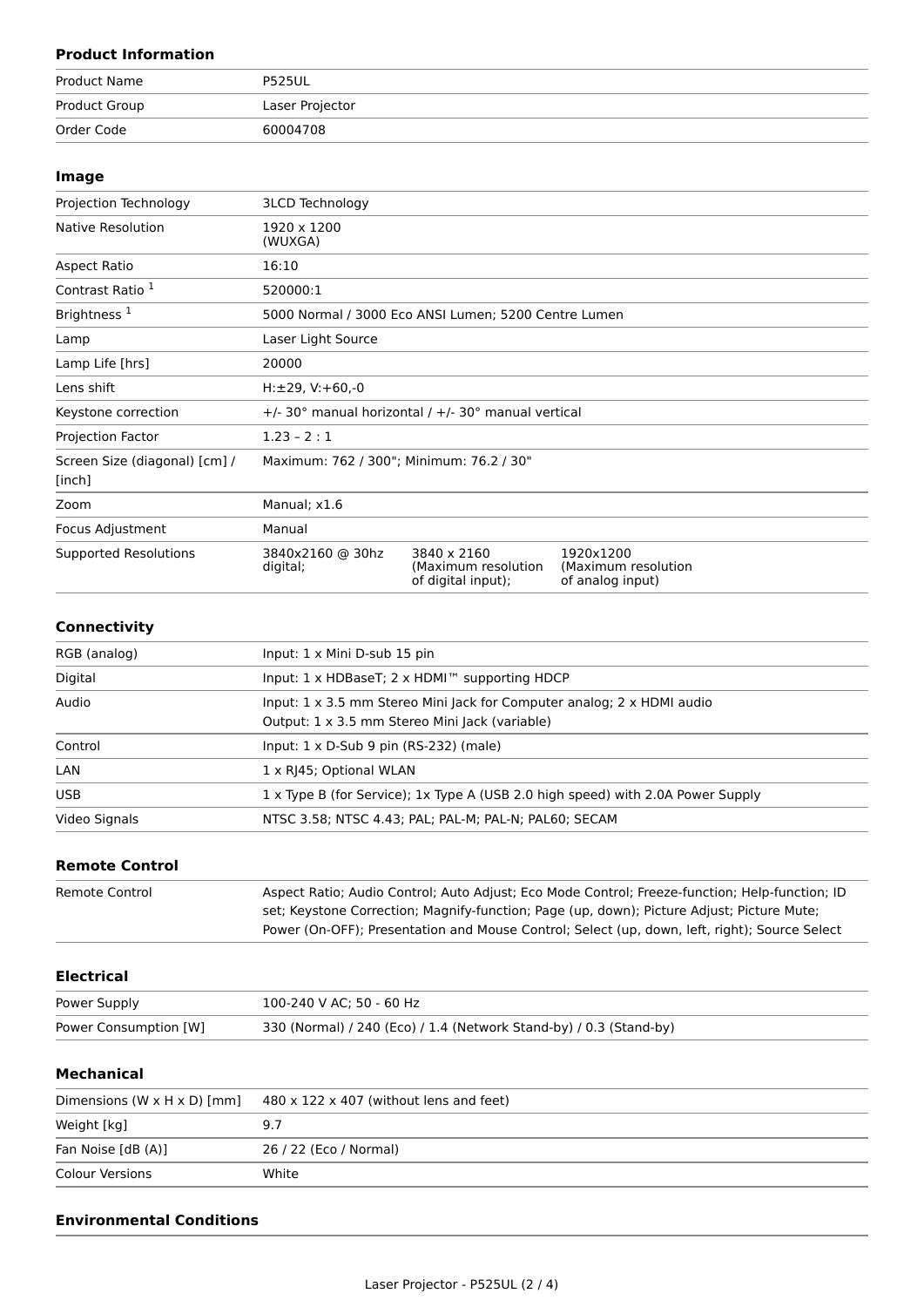| Operating Temperature [°C] | 5 to 40   |
|----------------------------|-----------|
| Operating Humidity [%]     | 20 to 80  |
| Storage Temperature [°C]   | -10 to 50 |
| Storage Humidity [%]       | 20 to 80  |

### **Ergonomics**

| Safety and Ergonomics | CE; EAC; ErP; RoHS; TUEV Type Approved; TüV GS |
|-----------------------|------------------------------------------------|
| Speakers [W]          | $1 \times 20$ (mono)                           |

### **Additional Features**

| <b>Special Characteristics</b> | Auto Power ON/OFF; Carbon Savings Meter; Constant Brightness Mode; Control ID Function;     |
|--------------------------------|---------------------------------------------------------------------------------------------|
|                                | DICOM Simulation; Direct Power-Off Function; Help Function; HTTP Browser Control;           |
|                                | Kensington security slot; Keypad Lock; Light Source Adjustment; Magnify; Mouse Control with |
|                                | USB Display; MultiPresenter Function; NaViSet Administrator 2; Optional User Logo; OSD with |
|                                | 30 languages; Password Security System; Plug&Play W-LAN Option; Quick Start; Source         |
|                                | Select with Beep Function; Test Pattern; Unique Power Saving Functions; USB Viewer; Virtual |
|                                | Remote for direct PC control                                                                |

#### **Green Features**

| <b>Ecological Materials</b> | Downloadable manuals; ECO packaging |
|-----------------------------|-------------------------------------|
| Ecological Standards        | ErP compliant; RoHs compliant       |

### **Warranty**

| Projectors   | 3 years pan-European service             |
|--------------|------------------------------------------|
| Light Source | 3 years or 10000h (whatever comes first) |

### **Shipping Content**

| <b>Shipping Contents</b> | 2x AAA Batteries; IR Remote Control (477E); Mini D-SUB Signal Cable (1.8 m); Power Cord |
|--------------------------|-----------------------------------------------------------------------------------------|
|                          | (1.8 m); Projector; Quick Setup Guide; Security Sticker; Users Manual; Utility software |

### **Optional Accessories**

| <b>Optional Accessories</b> | Universal Ceiling Mounts (PJ01UCM, PJ02UCMPF); Wireless LAN module (NP05LM2; NP05LM4; |
|-----------------------------|---------------------------------------------------------------------------------------|
|                             | NP05LM5)                                                                              |

### <sup>1</sup> Compliance with ISO21118-2012



This product has been equipped with a laser module and is classified as Class1 of IEC60825-1 Ed3 2014 and is classified as RG2 of IEC62471-5 Ed1 2015.

DO NOT LOOK DIRECTLY INTO THE BEAM.

This document is © 2018 NEC Display Solutions Europe GmbH.

All rights reserved in favour of their respective owners. All hardware and software names are brand names and/or registered trademarks of the respective manufacturers. All specifications are subject to change without notice. Errors and omissions are